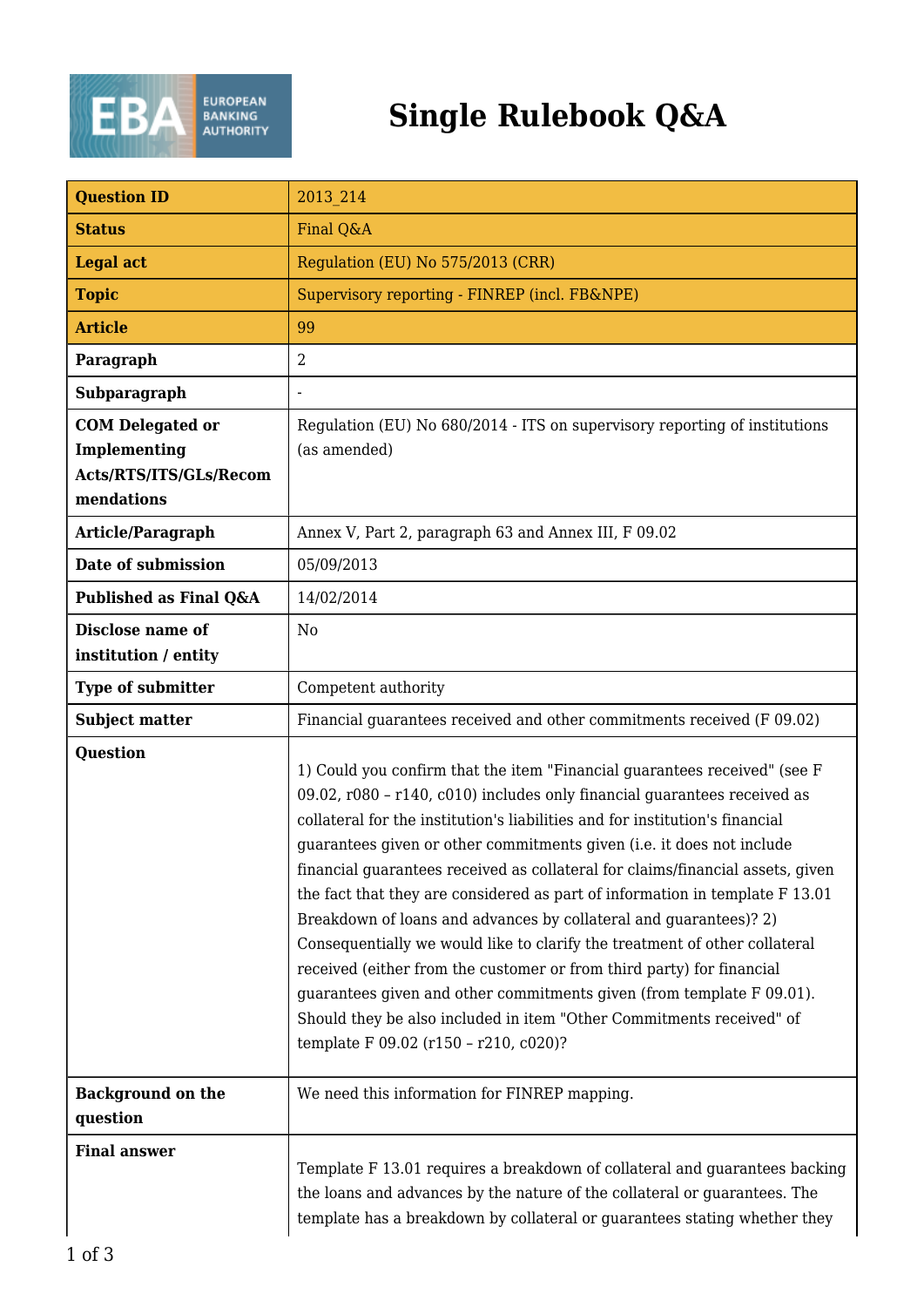are loans collateralised by immovable property, collateralised by other collateral or enhanced by financial guarantees received. The amount to report in this template is the 'maximum amount of the collateral or the guarantee that can be considered'.

Template F 09.02 defines a reporting of financial guarantees received by counterparty sector of the issuer of the guarantee. All financial guarantees received by the institution as enhancement for the institution's assets (but not for their liabilities) shall be reported in this template, as opposed to column 050 of template F 13.01, which encompasses only those attached to loans and advances. Therefore, the contracts reported in column 050 of template F 13.01 are a subset of those to be reported in F 09.02.

Guarantees received on off-balance sheet exposure do not meet the definition of 'Financial guarantees' provided in paragraph 58 of Annex V of the Regulation (EU) No 680/2014 13 ITS on supervisory reporting of institutions (ITS)Draft ITS on supervisory reporting (a 'financial guarantee' should necessarily cover a debt instrument) and, thus, should be reported as 'Other commitment received'.

Guarantees on the institution's liabilities are not credit risk enhancements received by the institution and, thus, they should never be reported in F09.02.

According to Annex V, paragraph 58 of the Draft ITS, financial guarantees issued by third parties as enhancements of the institution's financial liabilities should not be reported by the institution as they are as financial guarantees received by the holders of the deposits (or the debt securities) issued by the institution.

Furthermore, when the reporting institution is providing guarantees to some of its own financial liabilities, these guarantees do not increase the credit risk exposure of the institution and, thus they should not be reported in F 09.01. In fact, they do not comply with the definition of 'financial guarantees' as these contracts should cover a debt instrument issued by a party other than the guarantor or the beneficiary of the guarantee.

*\*As of 1/8/2014 the content of this answer was modified to reflect the publication of the final ITS on supervisory reporting of institutions in the Official Journal of the European Union. As a result, the references to the ITS were updated and the disclaimer deleted. For reasons of transparency, revisions are highlighted in track changes.*

**Link** https://www.eba.europa.eu/single-rule-book-qa/-/qna/view/publicId/2013 214